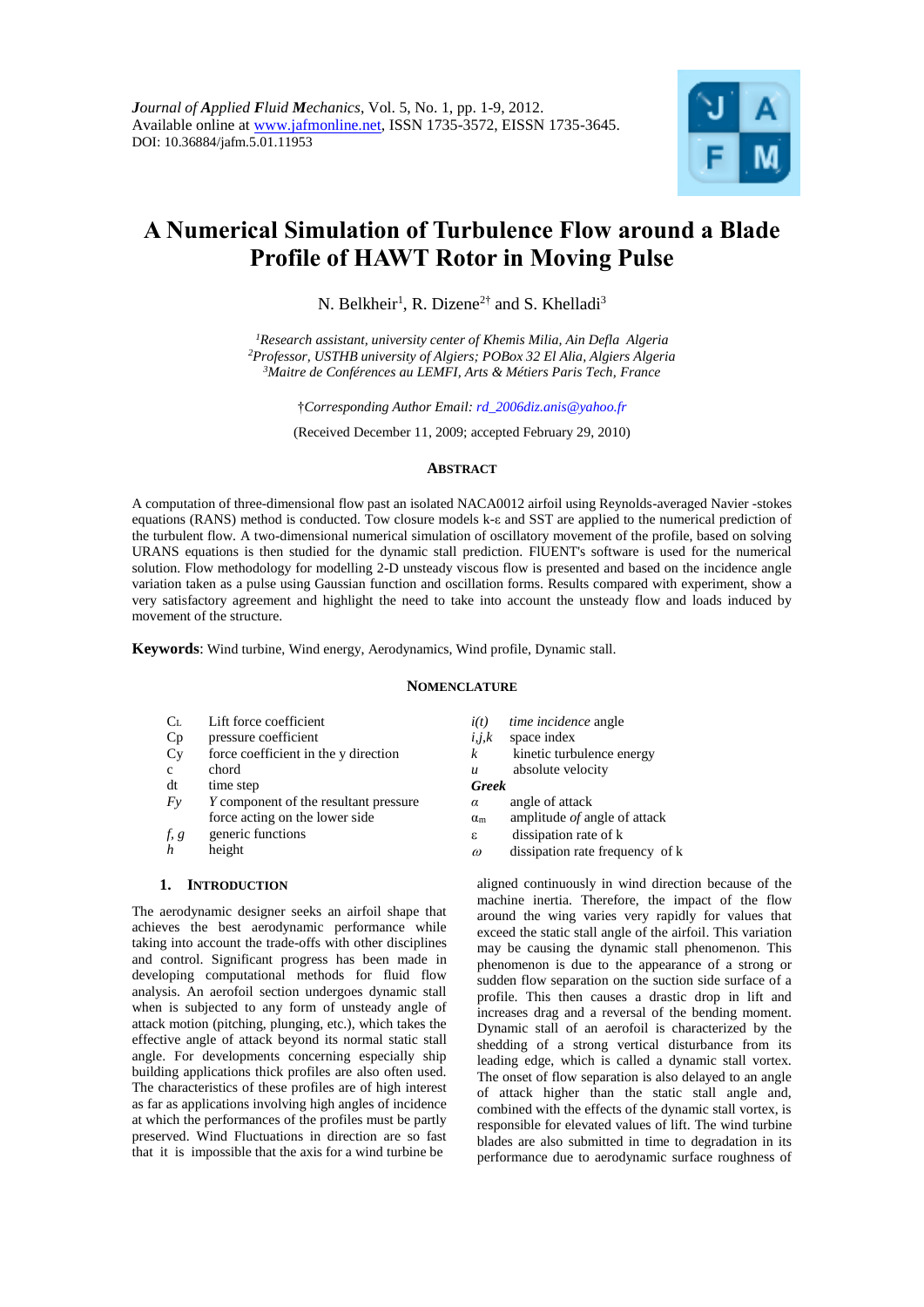its blades. These surface irregularities are caused by the accumulation of insect debris, ice or the operating live.

The stall mechanism is highly studied, but it remains poorly understood. Experimental and numerical studies have analyzed the effects of the incidence variations and the dynamic stall and especially the airfoil movement in oscillation. A detailed review on the dynamic stall is provided by references (Kunz *et al.* 1992; Holmes 1988; Tulapurkara 1996) which provided a very detailed physical analysis of this phenomenon). The analysis of instantaneous changes of direction and speed of wind, such as those shown in Fig. 1 and Fig. 2 (see Le Gourieres 2008), show that the changes in direction exceeds 20 degrees in a very short time.







**Fig. 2.** Wind velocity variation.

Wind energy today has become an industrial power generation quite important in some countries. This renewable energy is the first objective of community and global issues arising from the aim of many countries to reduce  $CO<sub>2</sub>$  gas emissions. Wind energy is therefore required in the coming years to achieve a significant development in the world. The methods of rotor dynamic machines design using two and threedimensional approaches form a tool in the engineering of such machines. The detailed analysis of the topology of the flow is indispensable for the study of various phenomena responsible for the aerodynamic losses. Many of the rotors found on current generation HAWT systems are designed using a combination of 2-D airfoil tools and three-dimensional blade element and momentum (BEM) theory. A number of comprehensive computer codes using this methodology are currently available to the designer. In these methods, unsteady flow effects are either ignored, or modelled using a synthesis of 2-D data. As a result, these methods are incapable of accurately modelling three-dimensional dynamic stall processes, tower shadow effects, tip relief

effects, and sweep effects. These three-dimensional effects can alter the airloads, affect the fatigue life, and significantly influence the coast of ownership of HAWT systems.

The subcontractor shall adopt a mathematical and numerical formulation to analyze a flow field around a HAWT. The flow field is divided into three distinct entities: a thin viscous region surrounding the individual blades, a potential flow region that transfer the disturbances generated by the rotor to the far field, and a helical wake structure (vortices) that includes the tip vortices shed by the rotor blades. The study of horizontal axis wind HAWT operating in real wind conditions remains a very complex and difficult to be modelled. Fluctuations in wind direction are so fast that it is impossible for a wind turbine axis, to be aligned continuously in wind direction due to machine inertia. Therefore, the impact of the flow incidence angle around the wing varies very rapidly to reach values above the airfoil static stall angle. This variation is suspected to be causing the phenomenon of dynamic stall.

A computational research program shall be performed by Advanced Mechanics Laboratory of University of Science and Technology Houari Boumediene (USTHB), Algiers, Algeria, in the area of horizontal axis wind turbine (HAWT) aerodynamics. The research shall focus on (a) understanding the flow mechanisms that affect the performance of wind turbines to nonaxial and non-uniform inflow, and (b) the contribution in the development of modern, efficient computational techniques that complement existing combined blade element-momentum theory (Yous and Dizene 2008).



**Fig. 3.** The physics of the interaction between viscous regions, inviscid regions and vortices

The present work was motivated by the need to understand the physics of the interaction between viscous regions, inviscid regions and vortices, as shown in the Fig. 3 sketched above (Lakshmi *et al.* 2000). These regions are modelled using different methodologies, making the present approach of comparisons of two turbulence models with threedimensional calculations. Studies were done to assess the effects of two turbulence models on the predicted performance. A standard k- $\varepsilon$  turbulence model (Launder 1974) and the model by Menter (1994). Three-dimensional Reynolds-Averaged Navier-Stokes equations are used for unsteady state flow and a Gaussian function and oscillation forms of incidence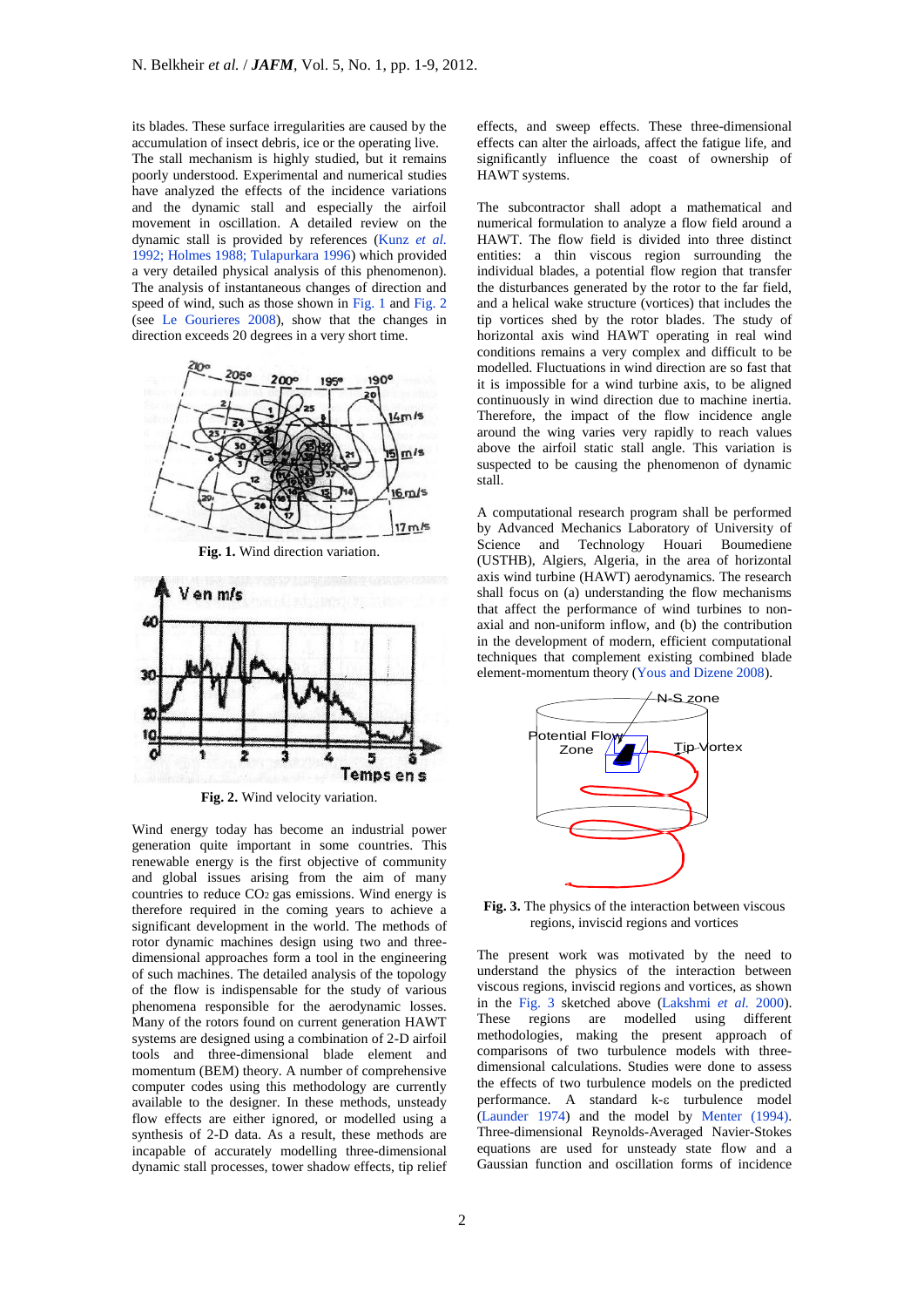angle variations are applied as a flow methodology for modelling 2-D unsteady viscous flow. The dynamic stall is due to the appearance of a massive detachment of the flow on the upper surface of a profile subject to a critical incident or sudden. Consequently, this causes a sudden drop in lift, coupled with increased drag and a reversal of the bending moment. The stall mechanism is widely studied but remains not very understood. Most of studies have dealt with the flow around a rotor helicopter configuration stall. Many other experimental and numerical studies have analyzed the incidence variation effects on the dynamic stall but in oscillation airfoil configuration.

The variation of the incidence angle of the flow over and around an airfoil may be provided by the dynamic stall phenomenon. The intensity of this phenomenon requires the structures of wind turbines significant stresses that must be taken into account in the design of the structure. In general, it is possible to define the dynamic stall like an airfoil subjected to unsteady phenomena due to its own movement or a change in direction and amplitude of flow upstream velocity. This phenomenon occurs frequently in the context of an airfoil undergoing swinging for which the maximum angle of incidence exceeds the static stall angle of the profile. In these conditions, we observe the development of a hysteresis cycle on the drag and lift coefficients and on timing of oscillation. Many experimental studies have been conducted to analyze the effects of variation of the angle of incidence and the dynamic stall, considering the study of motion of an airfoil in oscillation. The experimental work of the Laboratory of Aerodynamics and Biomechanics of Movement (PL), led notably by using embedded laser anemometry has provided a very detailed physical analysis of this phenomenon (see the work of Croskey 1982 and Pizali 1993).

Recent studies of turbulent flows in operating stall were conducted; we can cite for example the references Berton (1997) and Autric (1994). The objective of this work contributes to the prediction of the dynamic stall phenomenon of a turbulent flow around a horizontal axis of wind turbine rotor by studying the 2D flow around a NACA0012 profile in a moving pulse and pitch oscillation. The URANS method is used for solving equations and turbulence modeling is provided by the k-ε and k-SST ώ models. In order to validate this approach a comparison of numerical results with experimental data found in the literature (Pizali 1993) has been made. The methodology adopted in this work is to begin by analyzing the physics of the unsteady flow around the wind turbine rotor subjected to wall rotation effects of. For this reason, and the purpose of a qualitative assessment of the turbulent flow characteristics, we undertook a simulation of the threedimensional unsteady flow.

## **2. GOVERNING EQUATIONS**

### **2.1 Three Dimensional URANS Case**

All the flow equations are presented in Cartesian tensor notation. For a unsteady incompressible flow, the conservation laws of mass, momentum and energy may be as below. Since RANS and URANS are

commonplace, details of these methodologies are not given here.

In RANS, only the time-averaged equations are solved, and the fluctuations associated as Reynolds stresses

 $(-u_i u_j)$  are represented by turbulence models Continuity and Momentum equations are

$$
\frac{\partial}{\partial x_i}(\widetilde{U}_i) = 0\tag{1}
$$

$$
\frac{\partial \widetilde{U}_i}{\partial t} + \frac{\partial}{\partial x_i} \left( \widetilde{U}_i \widetilde{U}_j \right) = -\frac{1}{\rho} \frac{\partial \overline{P}}{\partial x_i} + \frac{\partial}{\partial x_i} \left( \overline{\tau}_{ij} - \overline{u_i u_j} \right)
$$
(2)

$$
\overline{\tau}_{ij} = 2\mu \left( S_{ij} - \frac{1}{3} S_{kk} \delta_{ij} \right)
$$
  

$$
\approx 2\overline{\mu} \left( \widetilde{S}_{ij} - \frac{1}{3} \widetilde{S}_{kk} \delta_{ij} \right)
$$
 (3)

## **2.2 Two Dimensional URANS Simulation Case**

In order to assess qualitatively the dynamic stall effect on rotor aerodynamic performance, simulations in a two-dimensional configuration are performed. Pascazio (1995) showed that the transition point of the boundary layer is strongly unsteady and it may be possible during an oscillation cycle to see respectively a laminar boundary layer followed by a transition point and then finally fully turbulent boundary layer. The maximum incidence angle, in contrast to the Reynolds number, has a major effect on the dynamic stall. Several experimental studies were conducted, including those conducted by NASA (Allmaras 1992). Alister (1978) has shown the effect on the wind turbine performance, for a given frequency.

Simulations are performed using some of parameters governing the flow as: the Reynolds number, the oscillation frequency, the amplitude of the oscillation and the average angle of attack. These parameters are related by a sinusoidal variation law of the incidence angle given by:

$$
\alpha(t) = \alpha_m + A \sin(2\pi ft) \tag{4}
$$

The choice of values of three parameters that govern the flow is identical to the experimental data of test cases conducted by Mc Alister (1978). The average incidence angle  $\alpha_m = 15$  degree and the amplitude of oscillation is 20 degree.

These values induce a maximum incidence angle of 25 degree. When the oscillation amplitude and the maximum angle of incidence become important, they induce a deep stall even if the reduced frequency of oscillation is relatively low.

## **2.3 Turbulence Modeling**

Turbulence modelling remains a key challenge in CFD. In the present work, the modelled transport equations were solved using a three dimensional FLUENT CFD code. A number of different models based on the k and the  $k-\omega$  closures were used in this study. The various models under the appropriate categories are listed below.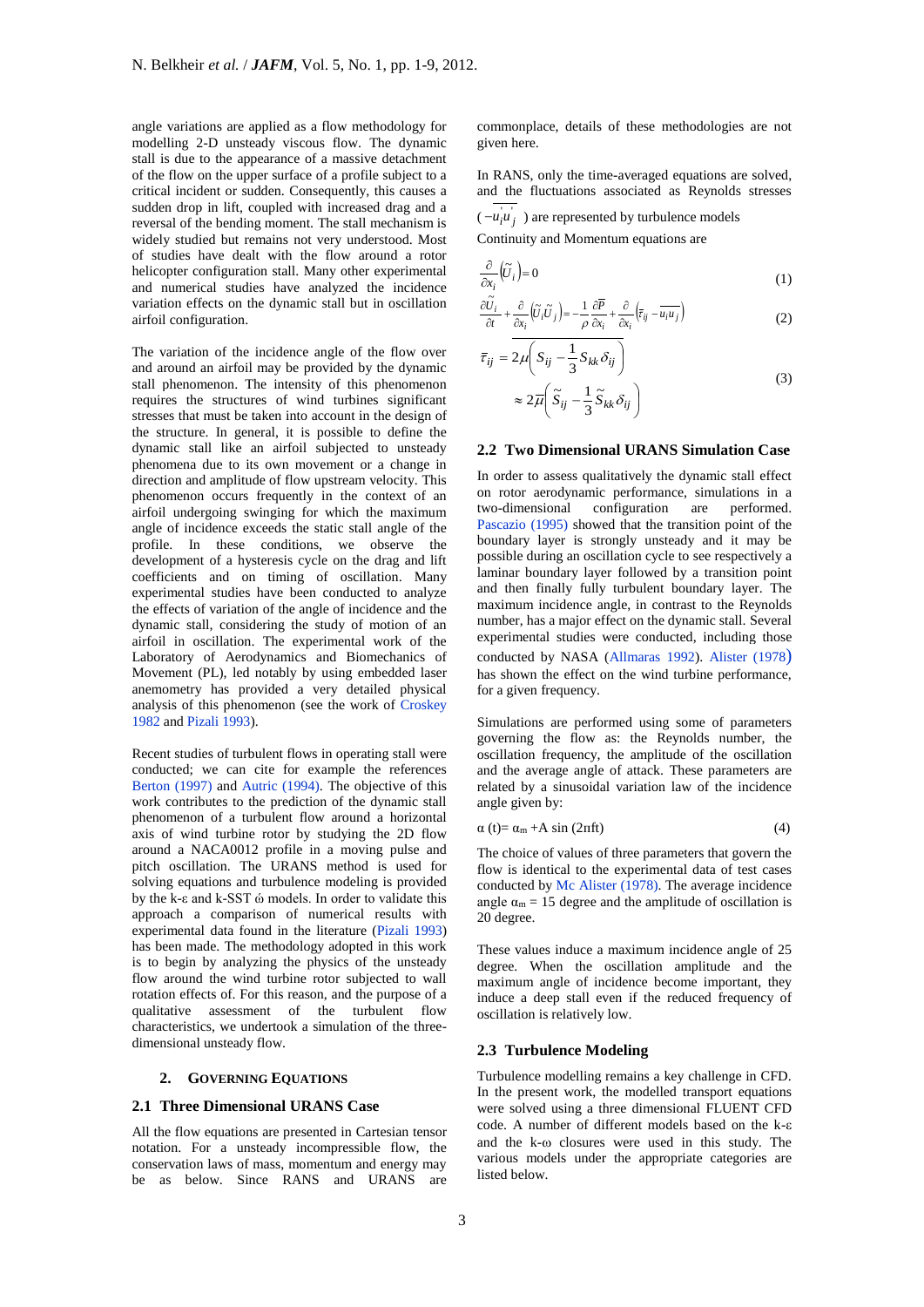#### *2.3.1 k-ε Model*

In the k- $\varepsilon$  model the Reynolds stress is modelled as:

$$
-\overline{\rho u_i u_j} = 2\mu_t \left( \widetilde{S}_{ij} - \frac{1}{3} S_{kk} \delta_{ij} \right) - \frac{2}{3} \overline{\rho} K \tag{5}
$$

The eddy viscosity $\mu_t$  is related to the turbulent kinetic energy  $K$  and to its dissipation rate  $\varepsilon$  as:

$$
\mu_t = C_{\mu} \overline{\rho} \frac{K^2}{\varepsilon} \tag{6}
$$

The distribution of  $k$  and  $\epsilon$  in the flow field is determined from their modelled transport equations (Launder & Spalding, 1974)

$$
\frac{\partial}{\partial x_i} \left( \overline{\rho} \widetilde{U}_i K \right) = \frac{\partial}{\partial x_i} \left( (\mu + \frac{\mu_t}{\sigma_K}) \frac{\partial K}{\partial x_i} \right) + G - \overline{\rho} \varepsilon \tag{7}
$$

$$
\frac{\partial}{\partial x_i} \left( \overline{\rho} \widetilde{U}_i \varepsilon \right) = \frac{\partial}{\partial x_i} \left( (\mu + \frac{\mu_t}{\sigma_{\varepsilon}}) \frac{\partial \varepsilon}{\partial x_i} \right) + C_{\varepsilon 1} \frac{\varepsilon}{K} G - C_{\varepsilon 2} \overline{\rho} \frac{\varepsilon^2}{K}
$$
\n(8)

$$
G = \mu_{t} \left( \frac{\partial \widetilde{U}_{i}}{\partial x_{j}} + \frac{\partial \widetilde{U}_{j}}{\partial x_{i}} \right) \frac{\partial \widetilde{U}_{i}}{\partial x_{j}}
$$
(9)

The high-Re model avoids the need to integrate the modelled equations right down to the wall by making use of the universal behaviour near wall flows. The standard wall- function approach is:

Zero value at the wall for K and 
$$
\varepsilon = \frac{C_{\mu}^{\frac{3}{4}} K^{\frac{3}{2}}}{0.4 \delta y}
$$
.

#### *2.3.2 k-ω Model*

The low-Reynolds  $k$ - $\varepsilon$  models suffer from the lack of appropriate wall boundary condition for  $\varepsilon$  which is specified mostly by ad-hoc empirical functions for the near wall flow. The choice of the specific dissipation rate  $\omega$  is therefore sometimes preferred since the near wall  $\omega$  behaviour is known and therefore the boundary condition at the wall can be specified more accurately. The transport equations for the  $k$  and  $\omega$  have the following source terms:

$$
\frac{\partial}{\partial t}(\rho k) + \overline{u}_j \frac{\partial}{\partial x_j}(\rho k) = \tau_{ij} \frac{\partial \overline{u}}{\partial x_j} - \beta^* \rho \omega k
$$
  
+ 
$$
\frac{\partial}{\partial x_j} \left[ \left( \mu + \sigma_k \mu_t \right) \frac{\partial k}{\partial x_j} \right]
$$
 (10)

$$
\frac{\partial}{\partial t}(\rho \omega) + \overline{u}_j \frac{\partial}{\partial x_j}(\rho \omega) = \frac{\mu}{\mu_i} \tau_{ij} \frac{\partial \overline{u}}{\partial x_j} - \beta \rho \omega^2 + \frac{\partial}{\partial x_j} \left[ (\mu + \sigma_{\omega} \mu_i) \frac{\partial \omega}{\partial x_j} \right] + 2(1 - F_1) \rho \sigma_{\omega 2} \frac{1}{\omega} \frac{\partial k}{\partial x_i} \frac{\partial \omega}{\partial x_j}
$$
\n(11)

$$
S_K = P - \rho \beta^* \omega K \tag{12}
$$

$$
S_{\omega} = \alpha \frac{\omega}{K} P - \rho \beta \omega^2 \tag{13}
$$

and where  $\mu_t = \alpha^* \frac{K}{\alpha}$  $\omega$ 

The constants of  $k$ - $\varepsilon$  and  $k$ - $\omega$  for SST model are given in below.

$$
\sigma_{k1} = 0.85, \sigma_{\omega 1} = 0.5, \beta_1 = 0.075, a_1 = 0.31,\n\beta^* = 0.09, K = 0.41, \gamma_1 = \frac{\beta_1}{\beta^*} - \frac{\sigma_{\omega 1} K^2}{\sqrt{\beta^*}}\n\sigma_{k2} = 1.0, \sigma_{\omega 2} = 0.856, \beta_2 = 0.0828, \beta^* = 0.09,\nK = 0.41,\n\gamma_1 = \frac{\beta_2}{\beta^*} - \frac{\sigma_{\omega 2} K^2}{\sqrt{\beta^*}}
$$

## **3. NUMERICAL METHOD**

The computations presented in this paper have been obtained using a finite-volume FLUENT ccommercial computational fluid dynamic package. Velocity components, turbulent kinetic energy and its dissipation rate profiles for fully developed turbulent flow have been applied from leading edge to trailing edge past the airfoils. It has been necessary to perform some griddependence studies. Solution that seems to be independent from grid size has been obtained after four subsequent adaptations. The total size of grid after adapting is about 308 thousands computational cells.

## **3.1 Three Dimensional Computational Domain Grid**

The dimensions of the computational domain are as follows: Due to the symmetry of a rotor-blade horizontal axis wind turbines, the computational domain is defined as a half-cylinder. The radius of the half-cylinder is equal to 12 times chord length and its height is equal to 8 times chord length. The mesh used is shown in Fig. 4 and is unstructured and consists of a single block. So, the NACA0012 blade profile is meshed in a block which is unstructured and consists of 28,866 triangular cells and 14,698 nodes. The blade movement is generated by the rotation of the domain and this method is known as moving Reference Frame.

All the governing equations with the imposed boundary conditions are solved using FlUENT solver Reynolds numbers of 10<sup>6</sup>. Once this first step done, several simulations were performed and compared to experimental results. The computational domain dimensions are of 10 times chord length height and 20 times chord length long spreaded on both of the profile sides of the rotation centre. Oscillation point is located one quarter of the chord length. The blade pulse movement is operated by the profile movement in a deformable mesh.. The flow calculations around the profile in stationary position and pitching motion are achieved using a spatial pattern of "third-order and for the unsteady patterns temporal implicit time step of two order. For the unsteady flow we have three parameters settings in terms of the Reynolds number and angle of attack. Those of oscillatory profile are the amplitude of motion, the average angle and frequency that will define different regimes of dynamic stall. The mesh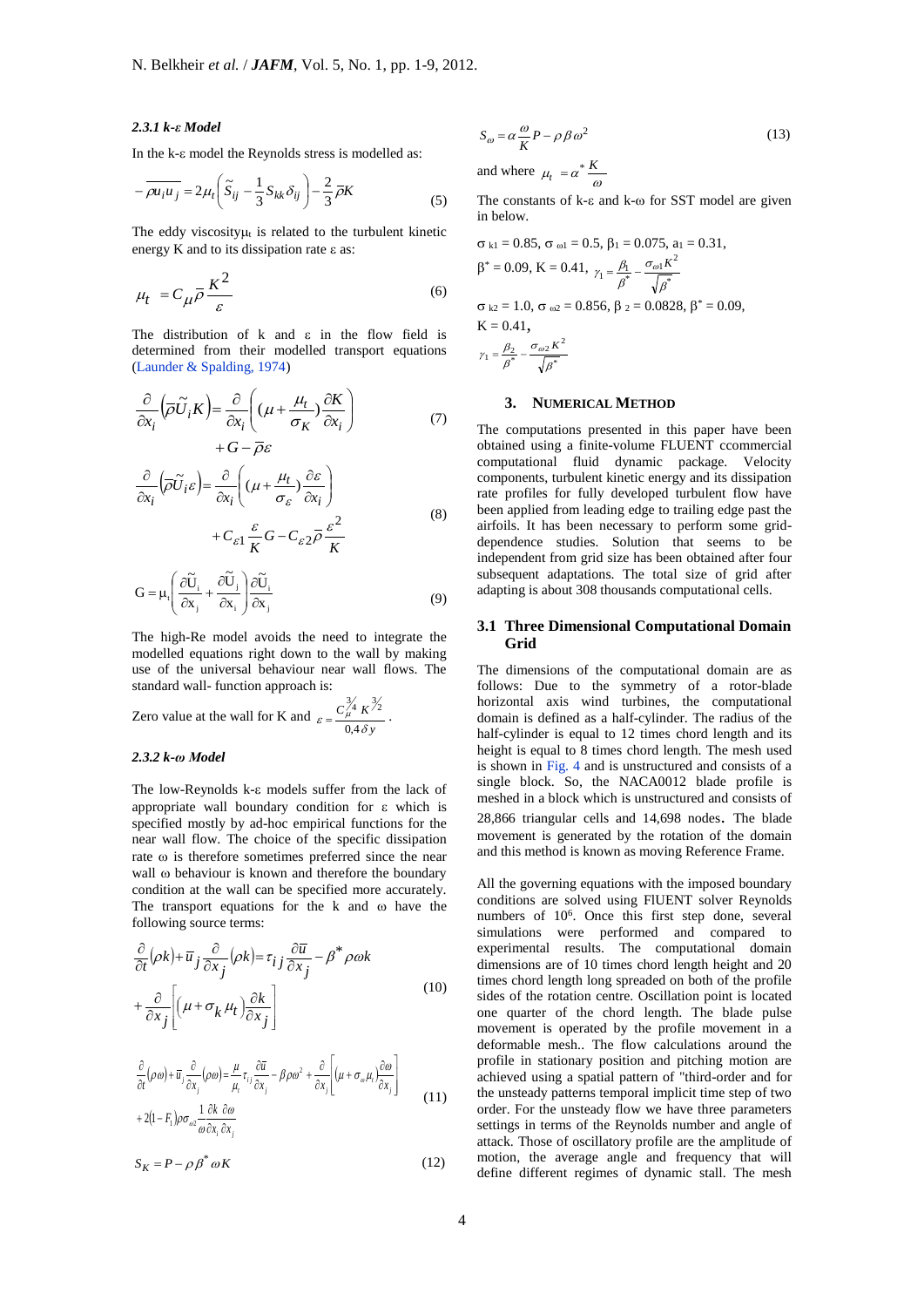fineness near the wall is  $\Delta x = 10^{-4}$  which allows y+ =0, 30.



**(b)** Meshing refinement around the airfoil.

**Fig. 4.** Three Dimensional Computational grid and boundaries of NACA0012 airfoil profile.

The unsteady terms are implicit second-order discretized. A centered SIMPLE algorithm is used for the pressure-velocity coupling and a third-order MUSCL scheme discretization is used for the convection and diffusion terms. The conservation equations are solved using a segregated solver. The boundary conditions selected for this simulation are the velocity upstream and the static pressure downstream. The movement of the blade was managed by en bloc movement of the entire mesh method by reference moving (moving reference frame). The calculations are performed for a Reynolds number above 0.6.10<sup>6</sup> . The three rotation speeds of the blade are simulated as: a zero angular velocity; 10 rd / s and 30 rd / s angular velocities.

#### **3.2 Two Dimensional Computational Domain Grid**

The dimensions of the 2D computational domain are as follows: a height of 10 times chord length, a 20 times chord length long where 10 times chord length upstream from the center of rotation of the profile, located at one quarter of the chord and 10 times chord length downstream. The upstream Reynolds number used for these simulations is 10<sup>6</sup>. The numerical scheme is offset upstream space of order 3 and the numerical scheme is a dual time step of order 3. The turbulence models are the k-ε and k-SST/ω. The mesh is unstructured and the airfoil movement in the

computational domain is generated by a deformable grid. Figure 5 shows this grid and it has 14,926 nodes.





**(c)** Meshing refinement around the airfoil T.E.

**Fig. 5.** Two Dimensional Computational grid and boundaries of NACA0012 airfoil profile.

#### **4. RESULTS AND DISCUSSION**

The calculation results presented in this work are related to flow behaviour around the NACA 0012 profile. The unsteady three-dimensional results of constant velocity contours at a swig phase and backward phase are presented and discussed using the  $k-\omega$  SST models. A number of 2D calculations have been carried for the NACA 0012 airfoil at unsteady state and at various angles of attack for a period of oscillation.

## **4.1 Unsteady Three Dimensional Computations**

The three dimensional flow and the visualisation were calculated in the symmetrical plane and presented on Figure 6 at low subsonic regime.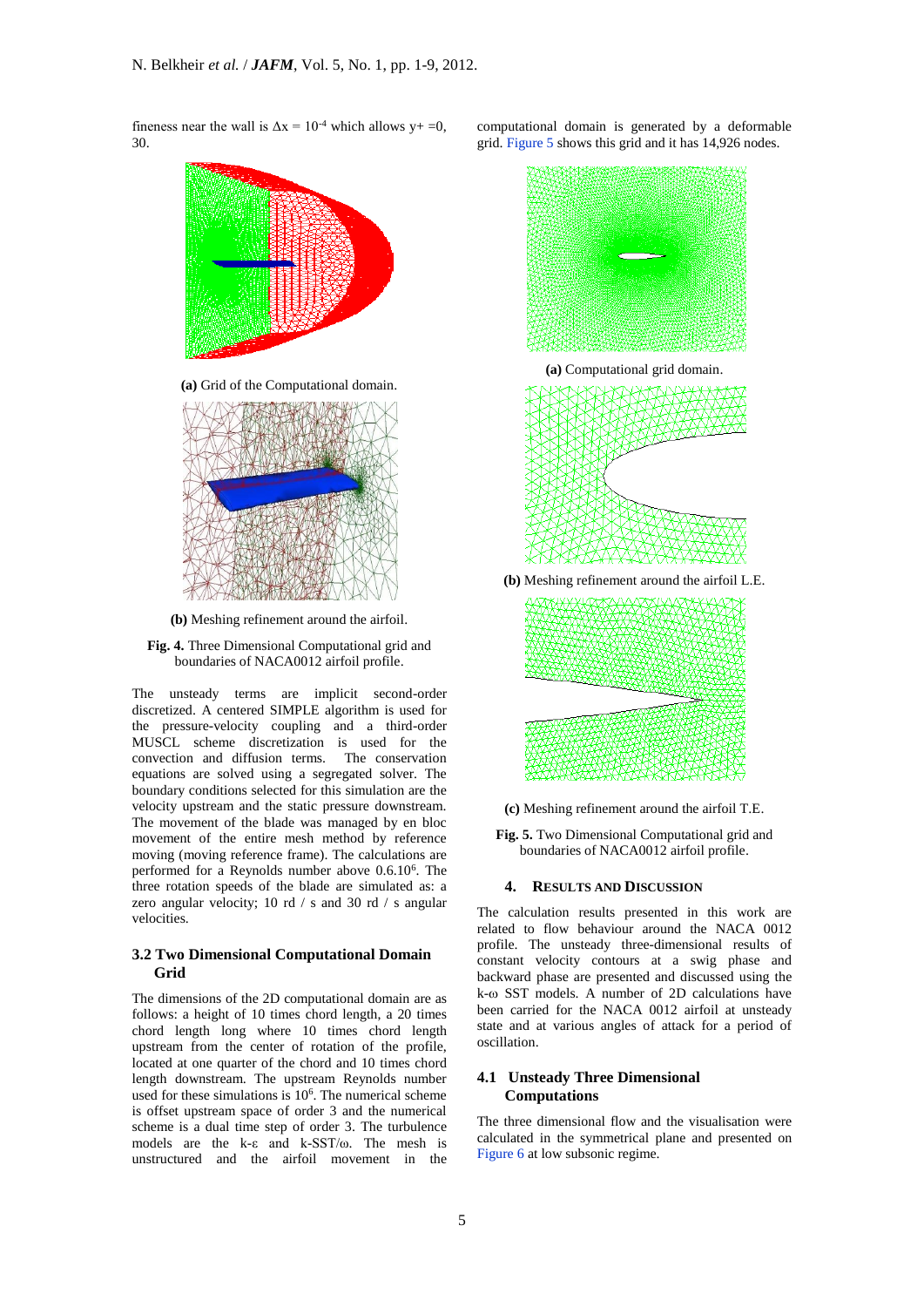

**(a)** Three Dimensional separation flow and vortices SST model



**(b)** Three Dimensional separation flow and vortices k-ε model



**(c)** Three Dimensional flow (zoom) SST model



(d) Three Dimensional flow (zoom) k-ε model

**Fig. 6.** Computations past NACA0012 profile. Flow separation and vortices development in symmetrical plane. Comparison between SST and k- $\varepsilon$  models

We can observe the differences between the SST model and the k- $\varepsilon$  model in term of streamlines of flow development. Here, the SST model seems to better predict and resolves the flow separation and the passage vortex structure better on the suction side. At the symmetrical plane located as a fixed beam downstream of the blade leading edge (Figures 6a, 6b, 6c and 6d), the SST calculations results show the vortex structure in stall flow configuration. The phenomena is very sensitive to the model of turbulence and the eddy viscosity do not suppress the onset and size of the recirculation zone, more in the case of SST model. The flow calculations around rotating profiles are made using patterns in discrete space not shifted upstream of the first order and patterns in discrete time implicit dual-type of the three order.



**Fig. 7.** Velocity Profiles versus angular speed ω around NACA0012 profile.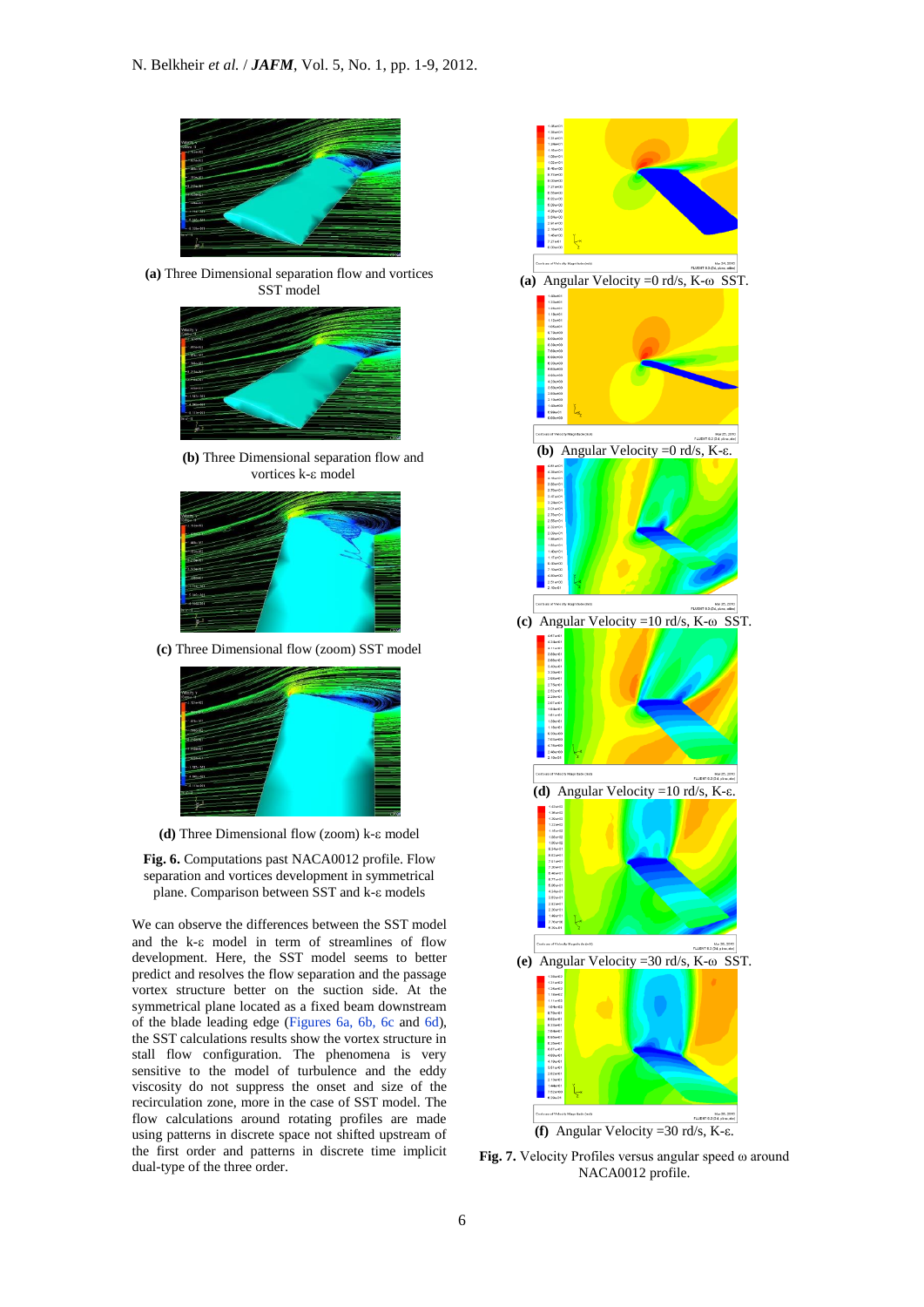The blade rotation is generated by a moving block of the total grid using the moving reference frame. All calculations are performed for a Reynolds number of 0.6.10<sup>6</sup> and for three rotation velocities of the blade, namely a zero velocity, equal to 10 rd / s and equal to 30 rd / s. The objective of numerical simulation in this case is to represent the unsteady flow conditions. The level of unsteadiness is determined by the reduced frequency and is greater than 0.1, which corresponds to an unsteady flow. The initial blade incidence angle is 15 degree, which represents a value that must be greater than the static stall angle of the profile.

Figure 7 shows the values of the constant velocity of three-dimensional turbulent flow. The prediction of the turbulence model k-ω SST, at zero velocity of the blade, shows a flow separation as we move beyond the static stall angle around a blade of 15 degree as shown in Fig. 7a. The flow becomes unsteady when the blade rotates at a speed of 10 d/s, so it becomes fully separated around the pall (see Fig. 7c) under the effect of centrifugal force. Indeed it is for this reason that uses twisted wing to reduce the effects of tip vortex structures due to the rotation of the blade causing the dynamic stall phenomenon. This separation flow becomes more important as shown in the Fig. 7e when velocity increases to 30 rd/s. The comparison of results obtained using the two turbulence models do not show significant differences in the evolution of the unsteadiness of the flow when the blade is rotating except at the tip blade where there are some differences between the flows.

## **4.2 Unsteady Two Dimensional Computations**

Hysteresis cycles observed on the lift coefficient are presented in Fig. 8. The k-ε model seems to appear less efficient than the model k-ω SST compared with the experiments.



**Fig. 8.** Hysteresis cycles of lift coefficient computations; Comparison with experiment

Maximum and minimum values have the same order of magnitude as those of the experiment. However, the phenomenon of dynamic stall is governed by the end of the upward movement of the profile. The development of leading edge vortex on the entire suction surface of the profile appears delayed compared with experimental data. This behavior is characteristic of URANS models which were calibrated according to the hypothesis of a boundary layer without adverse pressure gradient. The model tends to overestimate the turbulence viscosity and therefore underestimate the adverse pressure

gradient responsible for the separation of the boundary layer and therefore stall. The shape of the hysteresis cycle obtained and the angles of incidence for which the profile will stall during the upward movement and then reattach during the downward movement will be dependent on the two combined effects (the adverse pressure gradient due to the angle of incidence and the circulation induced by the movement of the profile due to the angular velocity profile), depending on the phase of the cycle.

The pressure coefficient Cp is computed in the same conditions as the velocity field, i.e. for a period of oscillation and shown in Fig. 9. We observe negative values on the suction side surface during the upward phase flow. This large depression is located at a distance of 30% chord from the leading edge for  $\alpha$  = 16.8 degree and grows toward the trailing edge at angle of attack of 24.8 degree. During the downward phase corresponding to angle of  $\alpha$  of 24.5, 23.6, 20.6 and 11.9 degrees, the flow seems to reattach the suction side surface. These observations show that the risk of dynamic stall will take place probably during the upward phase of the oscillation.

The behavior of Cp variations here is in agreement with the one of Mc Alister test case. However, the amplitude of oscillation and the angle of incidence means being more important, we observe that the vortex shedding from the leading edge, which represents the trigger phase of the stalled movement, occurs before the end of the upward phase, with an angle of incidence of about 22.7 degree.

## **5. CONCLUSION**

The mechanism of dynamic stall is influenced by a combination of complex and interdependent physical phenomena. In fact, according to analysis of the problem physics, it is shown that just before the dynamic stall angle value, we observe that the transition laminar / turbulent usually occurs near the leading edge in a thin laminar layer or a bulb of laminar separation which is of very small size of the order of 1% chord. Modeling approach of this phenomenon was made in this work, based on two-Dimensional and three-Dimensional unsteady URANS computations. Comparison of simulation results between the models k-ε and k-ω/SST shows a good ability of k-omega model to predict the start-time of dynamic stall due to its calibration for the boundary layer. The time at which the vortices are released leading edge and trailing edge is well captured by this model. When the incidence angle is important, while being greater than the static stall angle, the lift failure at the stall will be brutal. However, there is an overestimation of the lift and strong oscillations in the lift coefficient of lift during the descending phase. It also notes that the instant at which the hydrofoil is occupied by the leading edge vortex appears to be predicted earlier than in the experimental data. There is also the development of vortices on the upper surface of the profile that are not apparent in the experiment. The flow around a profile by upward phase is very special case. The addition of a two-dimensional geometry and the forcing through the oscillation makes a strong two-dimensional flow.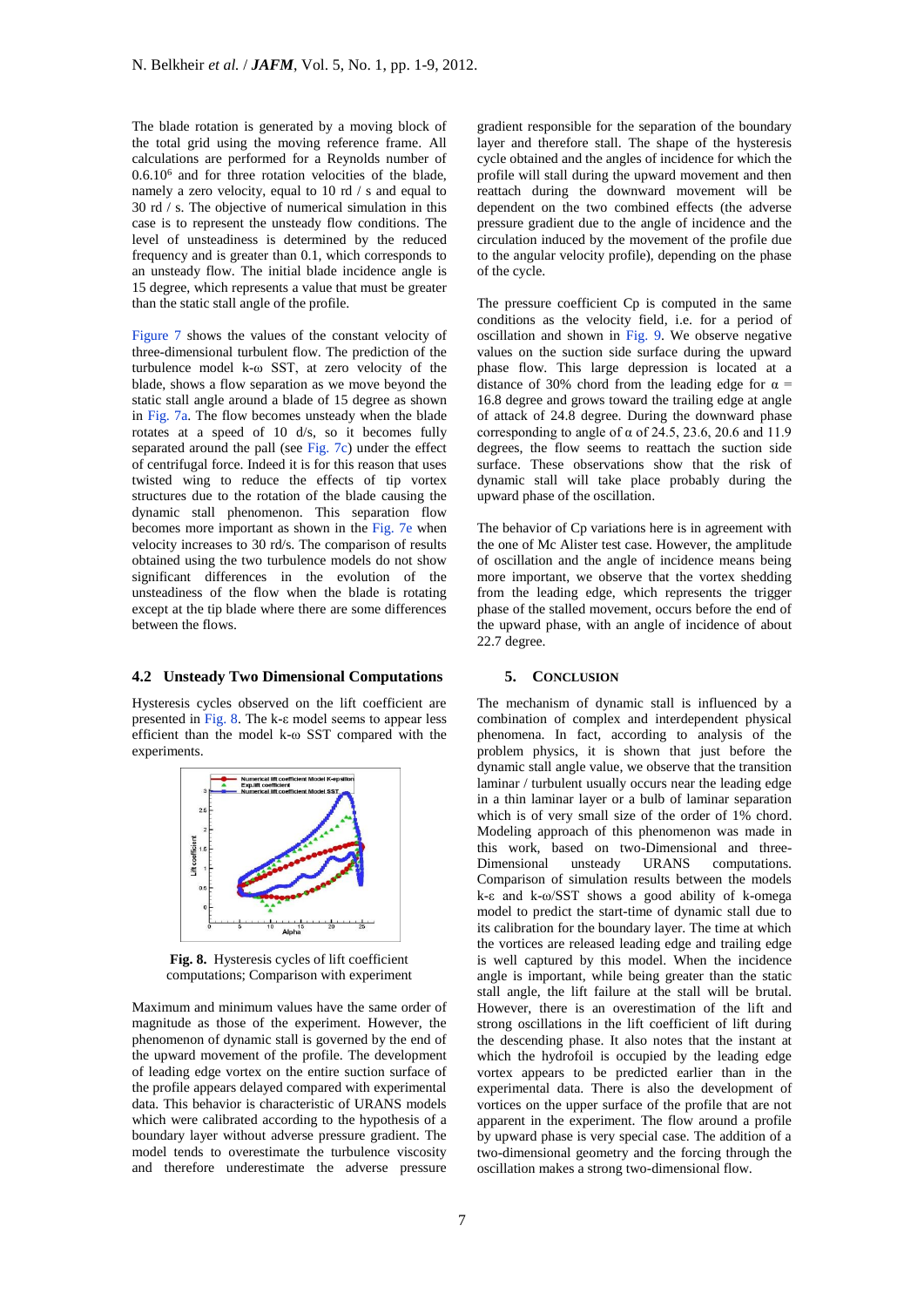

**(a)** α = 8.9 degree upward phase, K-ω SST. **(f)** α = 24.8 degree upward phase, K-ω SST.







**(d)** α = 19.8 degree upward phase, K-ω SST. **(i)** α = 20.6 degree downward phase, K-ω SST.









**(b)** α = 13.1 degree upward phase, K-ω SST. **(g)** α = 24.5 degree downward phase, K-ω SST.



**(c)** α = 16.8 degree upward phase, K-ω SST. **(h)** α = 23.6 degree downward phase,. K-ω SST.





**(e)** α = 22.7 degree upward phase, K-ω SST. **(j)** α = 11.9 degree downward phase, K-ω SST.

**Fig. 9.** Pressure Coefficient variations for one oscillation period. K-ω /SST turbulence model.